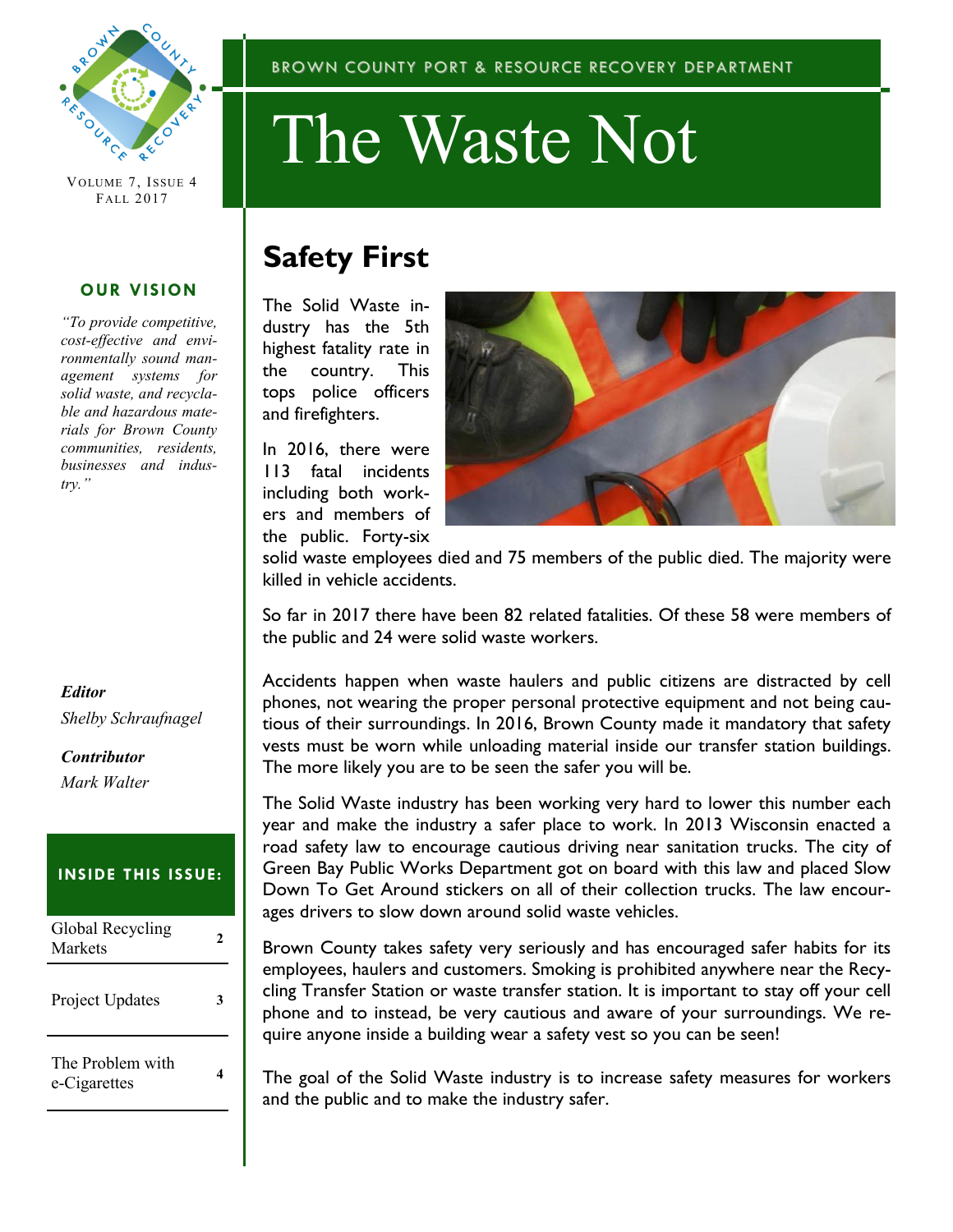## **The Changing Global Recycling Market**

*By Mark Walter*

For well over 20 years, Wisconsin's recycling industry has adapted to changing markets, laws and technology. We are once again facing a major challenge.

In July 2017, China announced a new policy, called "National Sword" that severely restricts importation of recyclables into their country effective January 1, 2018. This policy is partially a response to the amount of recyclables coming into China that were mixed with other garbage, and partially an effort by the Chinese government to force their industries to use more recyclables from within their country. Since China is a key global market for recycled materials this policy is causing a market disruption for certain recyclables in the U.S. In 2016, China imported 55% of the world's recovered paper and cardboard and 51% of the world's plastic scrap.

Wisconsin is part of a global recycling economy, providing recyclable commodities to manufacturers who use our recyclables to create new products. While Wisconsin will feel the ripple effect of tightening global markets, many state recyclables flow to regional domestic markets rather than international outlets. We are fortunate that Green Bay and the Fox Valley are home to many paper companies such as Fox River Fiber, Georgia Pacific, Green Bay Packaging and SCA Mills that are happy to accept as much recovered paper as we can send their way. While there has been some drop in the amount we are paid for our recovered paper, we still have a stronger market than many areas of the country. Plastic markets are more diverse and are spread out throughout the country and the world.

How does this affect us? Manufacturers who use recyclables need clean feedstock, just like any other manufacturer. And high quality material is more likely to find a market. In the short term, some plastics may have to be landfilled until new markets develop. Our recycling programs have always been some of the best programs in the country, but the changing markets mean that we have to be even more diligent in our efforts to keep non-recyclable material out of our recycling carts. The best way to help our recycling program is to know what is acceptable in the curbside bin and always keep plastic bags, food, clothing and other household garbage out of your recycling bin.

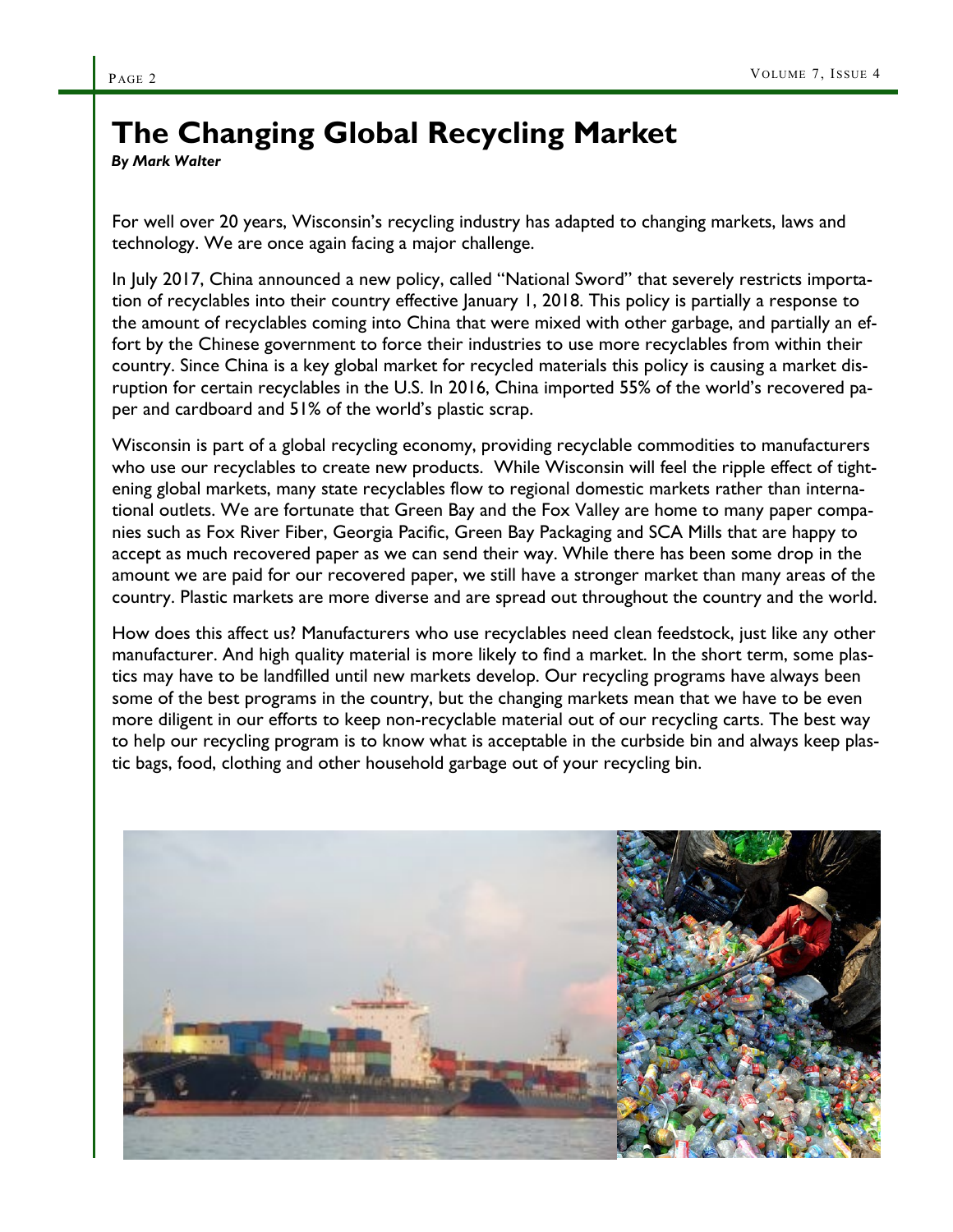## **Brown County Port & Resource Recovery Project Updates**

### **Waste Transfer Station Entrance Redesign**

Next time you visit the Waste Transfer Station you will notice a few changes. As you drive into the entrance there will be two lanes to choose from. We encourage you to choose the lane with the shortest line. From there the lanes will alternate driving onto the scale. During the busy times of the year at the Waste Transfer Station, which lately, has been all the time, there have been vehicles occasionally lining up on the highway. We have been working very hard to find a solution to this problem. Creating these lanes to queue vehicles inside the Waste Transfer Station area was the first step. There will be other changes coming soon to make our process faster and your visit smoother.



Another change to the Waste Transfer Station you will see when you drive around to the transfer station building is there

will be two signs directing you to use the appropriate lane. One lane is assigned to small vehicles, hand unloading, vehicles with trailers, shingles, clean wood. The second lane is assigned to dump trucks, roll-off trucks, route trucks and auto dump trailers. Both lanes will be assigned their own color. When you get to the front of the lane you will watch for the loader operator to direct you to the correct door based on your sign's color.

If you have any questions about changes that have been made please call us at (920) 492-4950 and we will be happy to explain them.

## **Recycling Transfer Station Concrete Floor**

In September 2017, the Brown County Recycling Transfer Station tip floor was replaced. The process was very smooth and efficient. We would like to thank Advanced Disposal for allowing us to use their tip floor during this time as well as our municipal and business partners for their cooperation and patience.

## **Did You Know?**

bage.

To avoid the fee for disposing of latex based paint you can empty or dry your paint cans. Using kitty litter or newspaper will dry out paint. Or you can apply another coat to that wall! Once your paint can is dry it can be placed in the gar-

Steel paint cans that are completely EMPTY and dry can be taken to a scrap metal dealer for recycling.